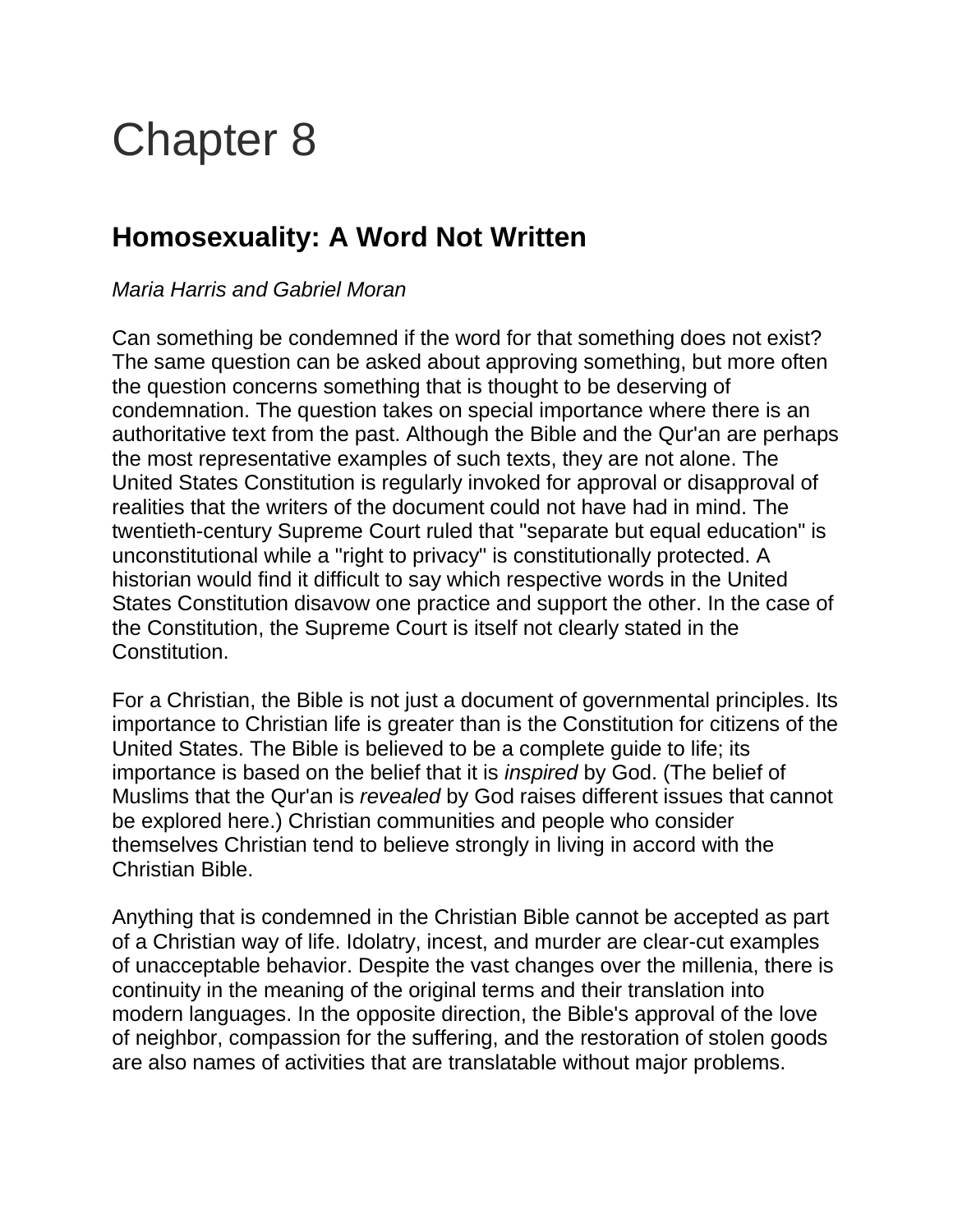Beyond a small number of clear commands that refer to specific actions (the New Testament actually has very few of these), most Christians recognize the need for interpretive help in understanding the Bible. Are "human rights" something to be approved? The Bible does not have the term to ask the question. Should the Christian church be democratic? An answer presupposes both an interpretation of biblical texts and an agreed-upon meaning of the contemporary term *democratic*.

There is a way of reading the Bible that, while called "literal," is actually a disregarding of the *words* for the sake of ideas. That is, a set of ideas is assumed to be immutable so that the words are mere labels. The nonexistence of a term is not taken seriously; the reality it is assumed, was condemned *in other words*. "Homosexuality" is an interesting example of what is supposedly condemned by the Bible in a few texts. One of the "proof texts" is in the Book of Leviticus: "You shall not lie with a male as with a woman; it is an abomination" (18:22). The practice of a contemporary Christian scanning the Book of Leviticus to decide what is approved and disapproved in contemporary life is itself an intriguing image. Paul's view, however, is undeniably central for a Christian. The person who assumes Paul condemned homosexuality thinks it is obvious that he had the same idea in mind as the contemporary reader. The fact that the term *homosexual* was invented in the nineteenth century is not considered relevant. But we return to our opening question: Can you condemn something which you do not have a word for? How exactly is the condemnation stated?

There is no denying that at least one writer of the New Testament, Paul in his Epistle to the Romans, condemned certain sexual practices that he thought were perversions. "Men committed shameless acts with men" (Rom. 1:27). But should what he condemned be given the name "homosexuality"? At the least, it is anachronistic to impose a modern word on an ancient document. For example, one might wish to argue that the roots of modern anti-Semitism go back to the New Testament. But to say that the New Testament is "anti-Semitic" is to apply a modern word (coincidentally invented at almost the same moment as *homosexual*) with a range of meaning unintelligible for the New Testament era. But is not*homosexual* a simple idea that anyone can identify? Does everyone today know exactly what is being referred to? Would not St. Paul's reaction to hearing the word for the first time be, "That is just what I mean"?

In 1994, Stephen Donaldson, the president of "Stop Prisoner Rape," wrote a letter to the editor in *The New York Times*. He pointed out that the *Times* had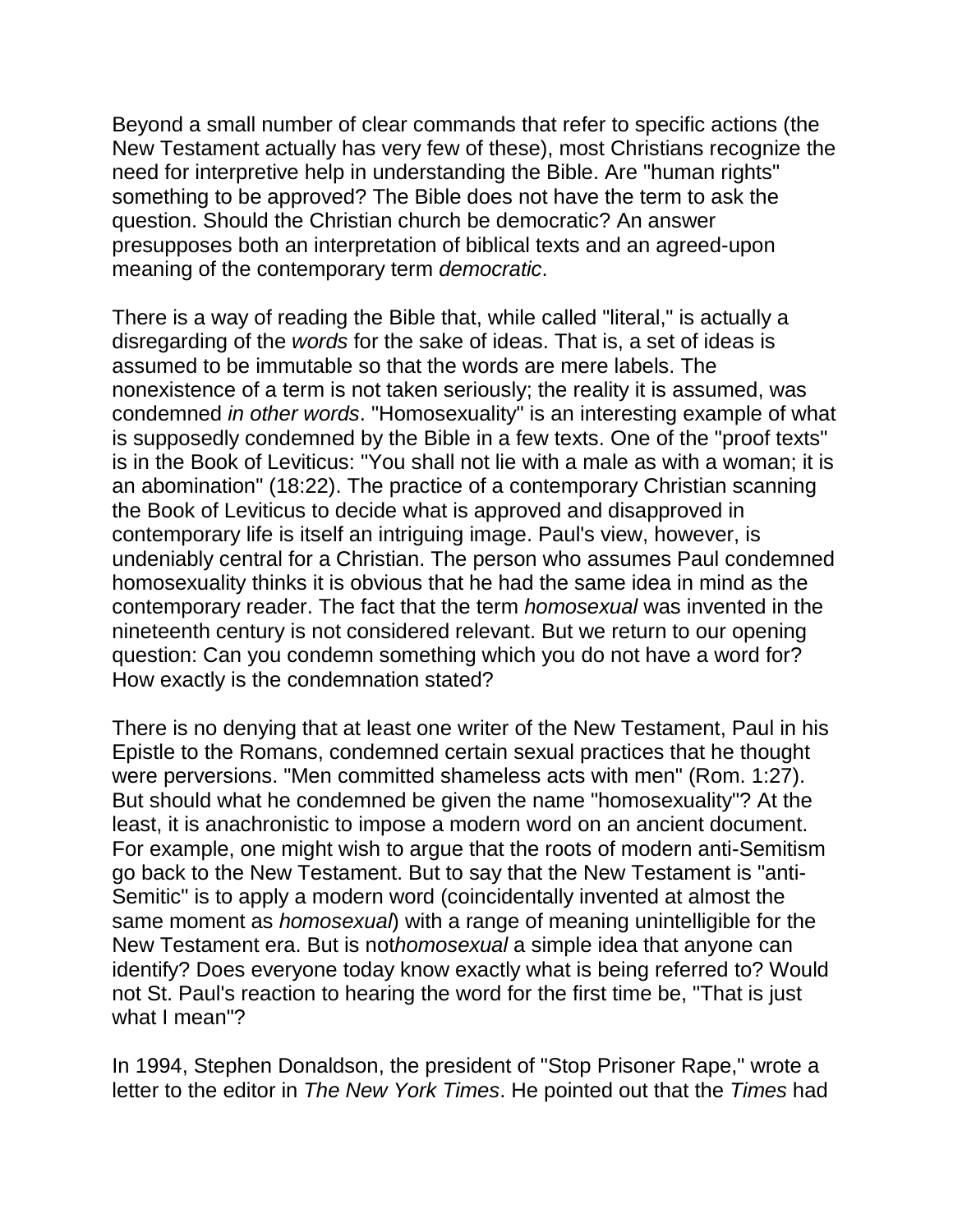referred to the prevalence in our prisons of "homosexual rape." Donaldson pointed out that practically all rape in prisons is "heterosexual." Which is correct? If one means by "homosexual" a certain set of behaviors between people of the same sex, then prison rape is "homosexual." However, if one means by "homosexual" a person's fundamental orientation in sexual life, then prison rape is seldom "homosexual." Can anyone say which is the correct usage? Although both meanings are present in ordinary speach, the *Times* in this case would seem to have badly faltered. If one accepts the existence of people with a homosexual orientation, then the characterization of prison rape as "homosexual" becomes misleading and offensive.

The ambiguity still present today in the term *homosexual* reflects the evolution in its meaning since its invention a century and a quarter ago. Invented as a name for either a disease or a crime, *homosexual* was nonetheless available when the twentieth century distinguished between sexual behavior and sexual "orientation," a distinction that has been the basis of political tolerance. Many religious groups can support the civil rights of gay and lesbian people while not approving same-sex sexual relations. Whether such a policy can be consistently maintained on a long-term basis is doubtful, but the recognition of persons with civil rights is a big step. The term *homosexual* remains ambiguous today. But when someone is said to be "a homosexual" the presumption today is most likely to be that a person is homosexually orientated, whether or not this person has ever engaged in sexual relations with a member of the same sex.

At midcentury, when Alfred Kinsey did his study of male sexuality, he distinguished between 40 percent of the population who had engaged in "homosexual experiences" and the 5 to 10 percent who were "genuinely homosexual," that is, whose primary orientation was toward same-sex love. Experience of sexual activity between two males could range from innocent experimentation to predatory violence to deeply committed love. What emerged for some of Kinsey's subjects, and perhaps more clearly for some men today, is that their sexual lives are oriented to same-sex love.

What does the Christian Bible say of such men and their female counterparts? Nothing directly. No judgment is made about gay and lesbian people; the question could not be asked, because the language was not available to do the asking. That is not to say that the Christian Bible offers no guidance to persons who have a same-sex orientation. Starting from the first chapter of Genesis, the Bible affirms that all creation is good because it is the work of God. The Bible also warns that all human desire can go astray and become